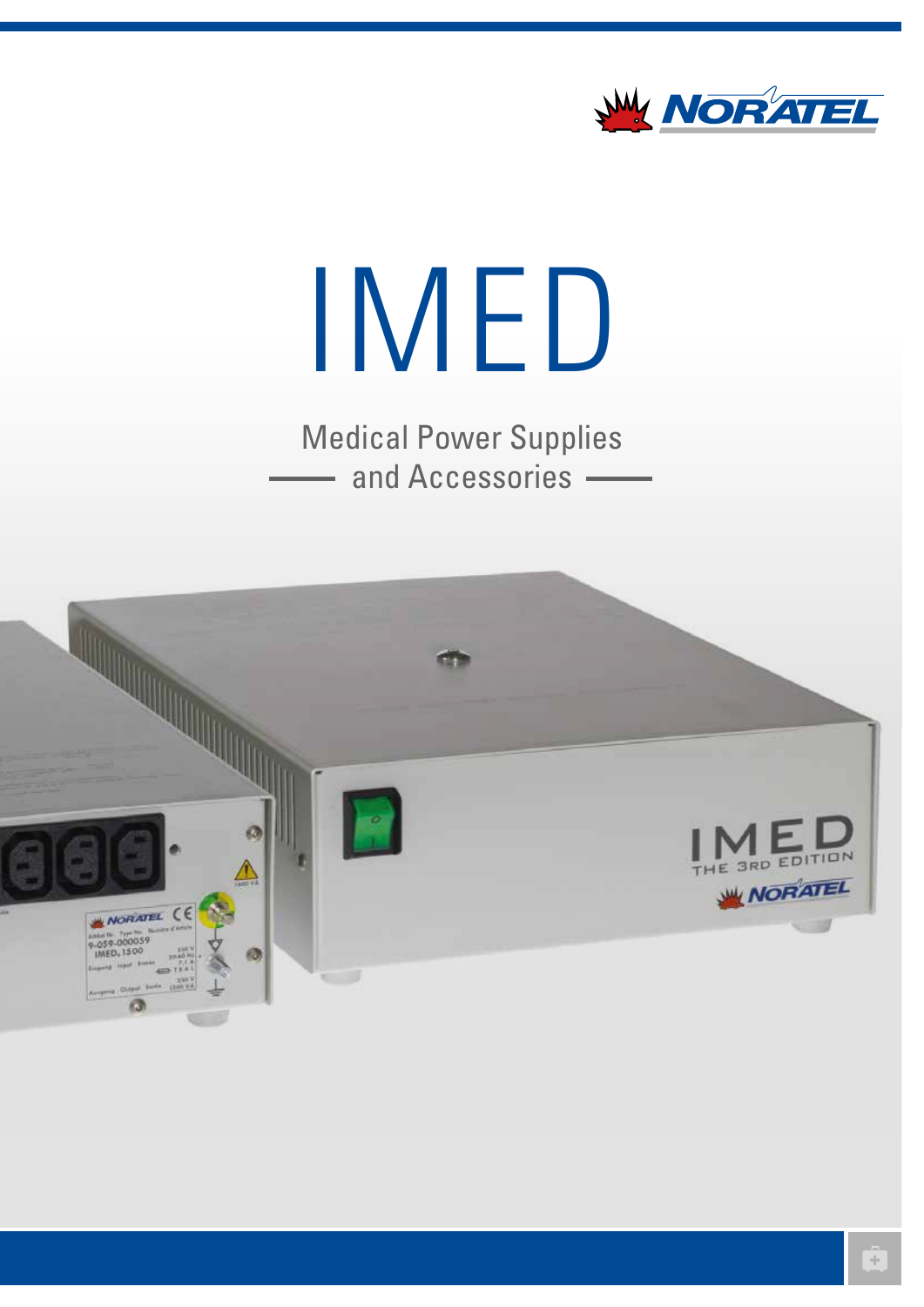

# **When performance matters.**

## NORATEL – one of Europe's biggest manufacturers of transformers

In 1925 Noratel started the production of radios, transmitters and receivers as "Norsk Radio Telefon og Telegraf A/S". Nowadays Noratel belongs with 2400 employees in 13 countries and yearly revenues of approx. 100 million Euros to the leading manufacturers of transformers.

Since 10 years now, Noratel Germany AG, founded in 2001, supplies a very special market: **Power supplies and accessories for the medical market.**

In the meantime, besides the standard range of 20 different IMED models between 150 and 2000 VA output power, also especially matched earth leakage guards of the ELG-series and versatile usable network isolators of the MLIseries are available.

**Furthermore, Noratel Germany AG established as professional provider of customized solutions and is the only supplier with such an extensive product line-up.**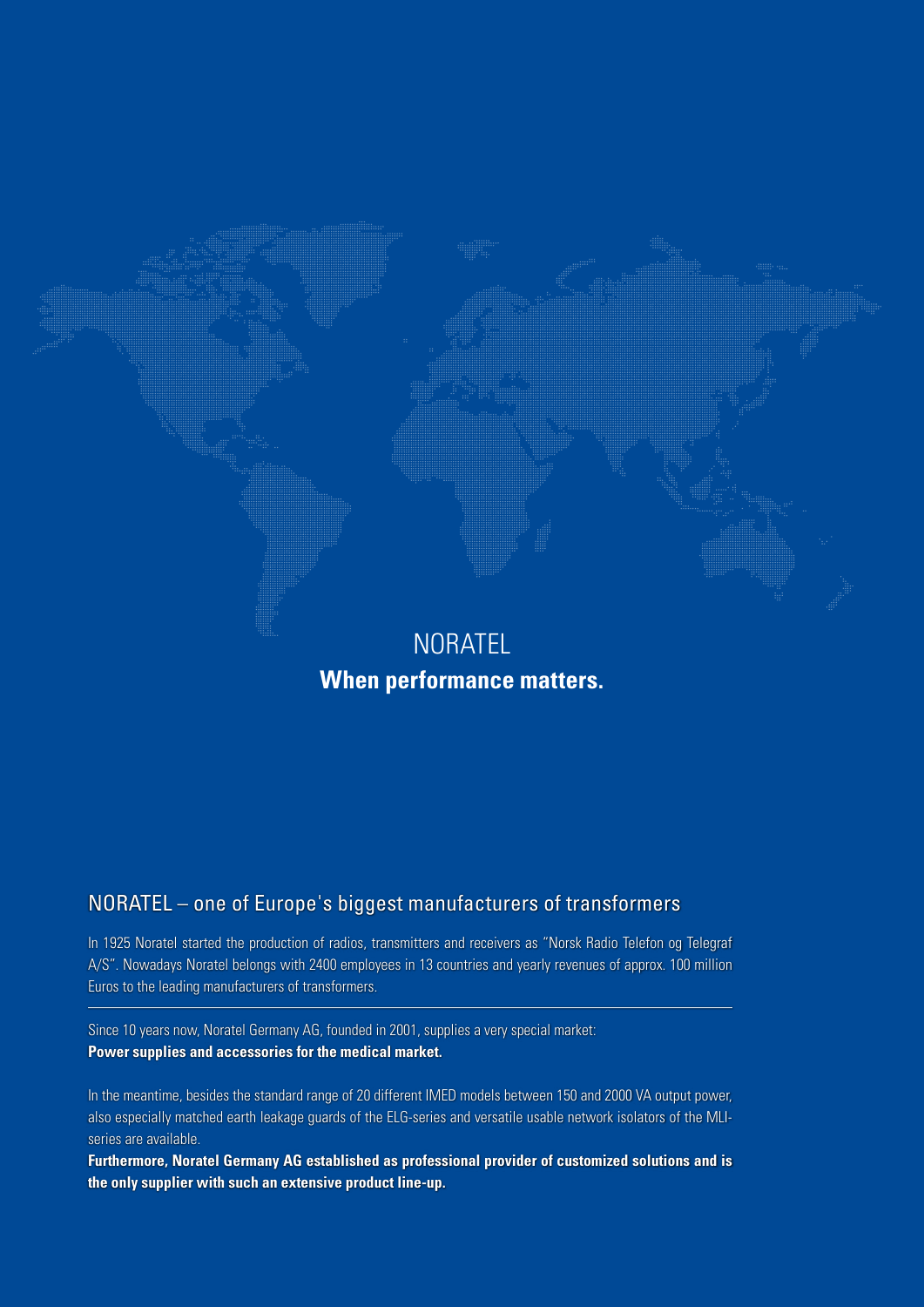The recent medical technology with its increasing number of electric devices, combined to a system, necessitates turning one's special attention to its power supply conforming to the law.

## IMED Medical Power Supplies and Accessories

#### **Both the manufacturer of such a system and the system operator are responsible for meeting the statutory provisions.**

All IMED products have especially been designed for the use in the medical technology. They are indispensable tools to meet the safety requirements of the medical devices directive and the corresponding device and system standards (EN 60601-1 and other applicable standards).

Protect your patients and employees and meet the strict legal requirements by using a medical power supply out of our NORATEL IMED portfolio.

A medical isolating transformer offers the perfect solution to protect patients and operating personnel.

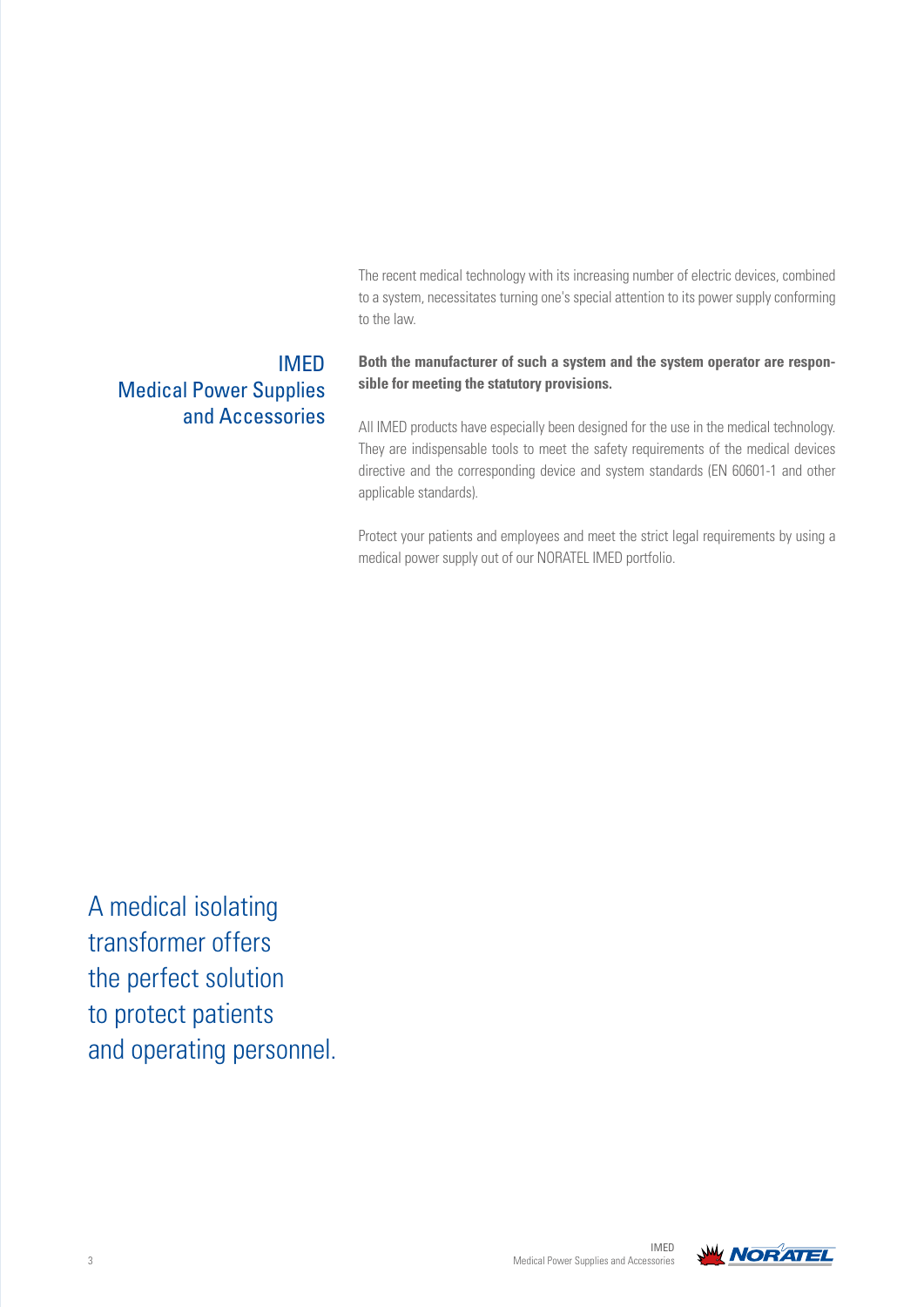

The currently valid EU medical product directive (93/42/EEC with amendment 2007/47/EC) imperatively determines that medical devices and systems have to be designed in a way that patients, operating personnel or other persons may not suffer while being in contact with those.

#### Important tools to meet the safety requirements

This generates strict requirements for the safety of the power supply of electrical medical devices and systems. Especially medical electrical systems for life support and monitoring life functions require very high reliability and quality of their power supplies.

Increased safety requirements are valid in hospitals, surgeries, dental surgeries and in other areas, where patients or operators can come into contact with electrical devices.

- ward areas
- patient rooms
- treatment rooms
- laboratories
- consulting rooms
- waiting rooms, in which the patient has contact to electrical devices

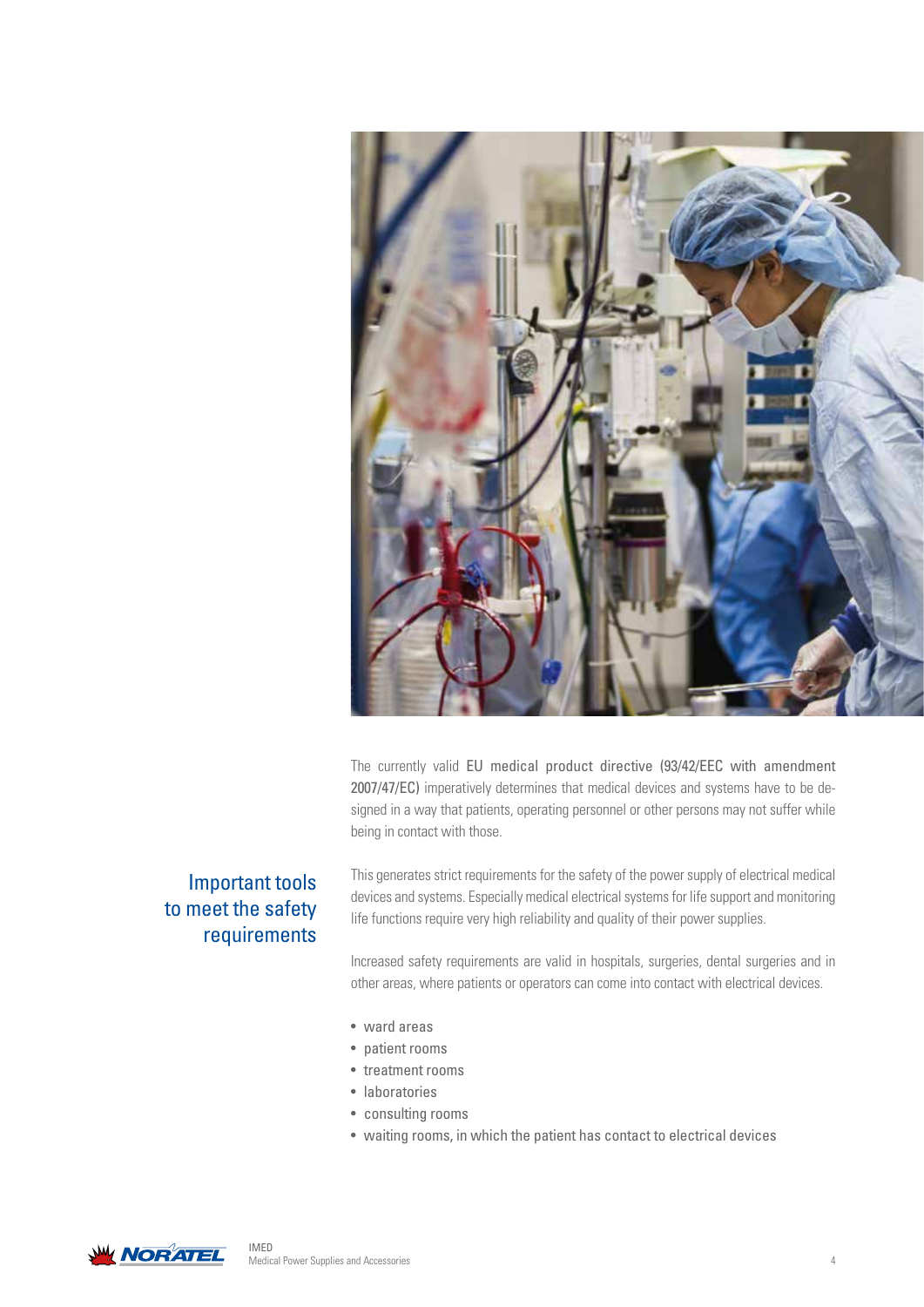The use of medical isolating transformers for the power supply of electrical devices and systems, used in medical protected zones, offers a well-priced possibility to follow the EU medical product directive and to ensure the electrical safety for the power supply in a medical environment.

> Our development and production are controlled through a quality management system according to DIN EN ISO 9001 supervised by Intertek. Regarding the medical technology according to DIN EN ISO 13485 we are inspected by MDC. Additionally we keep an environmental management system according to DIN EN ISO 14001. We run an in-house test laboratory being able to meet all requirements of the medical safety standards relevant for our products.



**Therefore, our declarations of conformity are valid and binding to the full extent without a further conformity test through an approved inspection authority.**



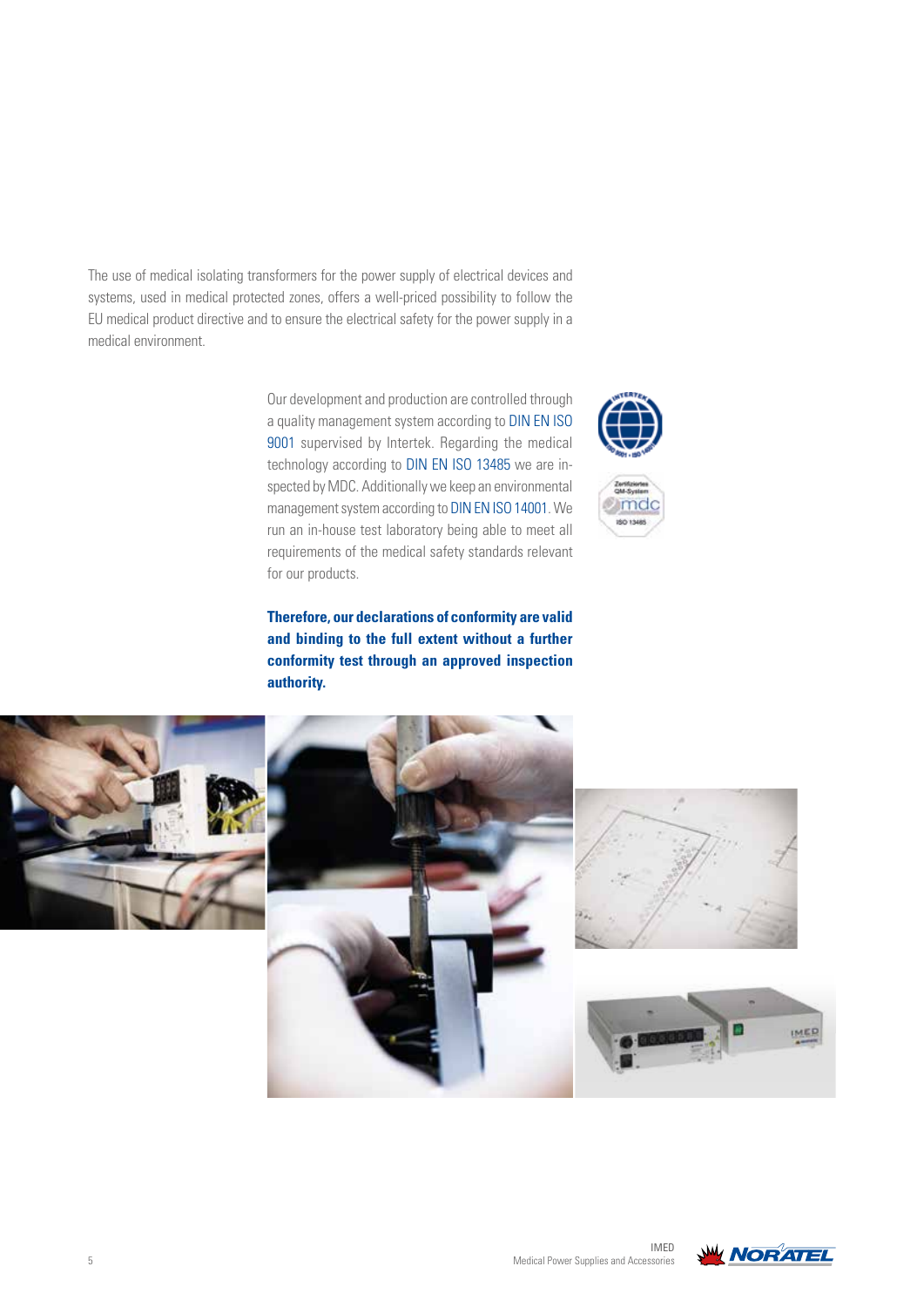## IMED**e** series (euro series) IMED<sub>i</sub> series (international serie)

Medical Isolating Transformers





This series of medical isolating transformers is offered in two different versions. The  $IMED<sub>e</sub>$  series was designed especially for the use within Europe. Therefore, it

is working with a fix input and output voltage of 230  $V \sim$ . The IMED<sub>i</sub> series can be used in areas with 115 V~ and 230 V~ system voltage. Its voltage levels, which can be adjusted separately on the primary and secondary side, allow additional voltage adjustments.

For both series, a built-in inrush current limiter on semi-conductor technique (NTC) avoids an unwanted blow of the input fuses of the device or of an automatic circuit breaker of the building's sub-distribution through the inrush current.

All devices are equipped with a potential equalization bolt (POAG according to DIN 42801) for the connection to a special medical potential equalization existing in the room of application.

The protective earth conductor of the input socket is additionally conductively connected with the corresponding contacts of the output sockets. With this measure, the devices are equipped with a base potential equalization. Hereby, it is also possible to operate the devices in such medical rooms, in which no additional special potential equalization aside from the intact protective earth conductor of the wall socket is installed.

The transformers of the IMED series are designed for continuous operation. Self resetting temperature switches avoid damage through temperature rise in the device in a reliable way.

The devices of the  $IMED_i$  series additionally have the NRTL approval which allows the use in the US American and Canadian market. The model IMED; 300WR is designed for an extended input voltage range of 100-130 V~/220-240 V~. IMED**<sup>i</sup>**





IMED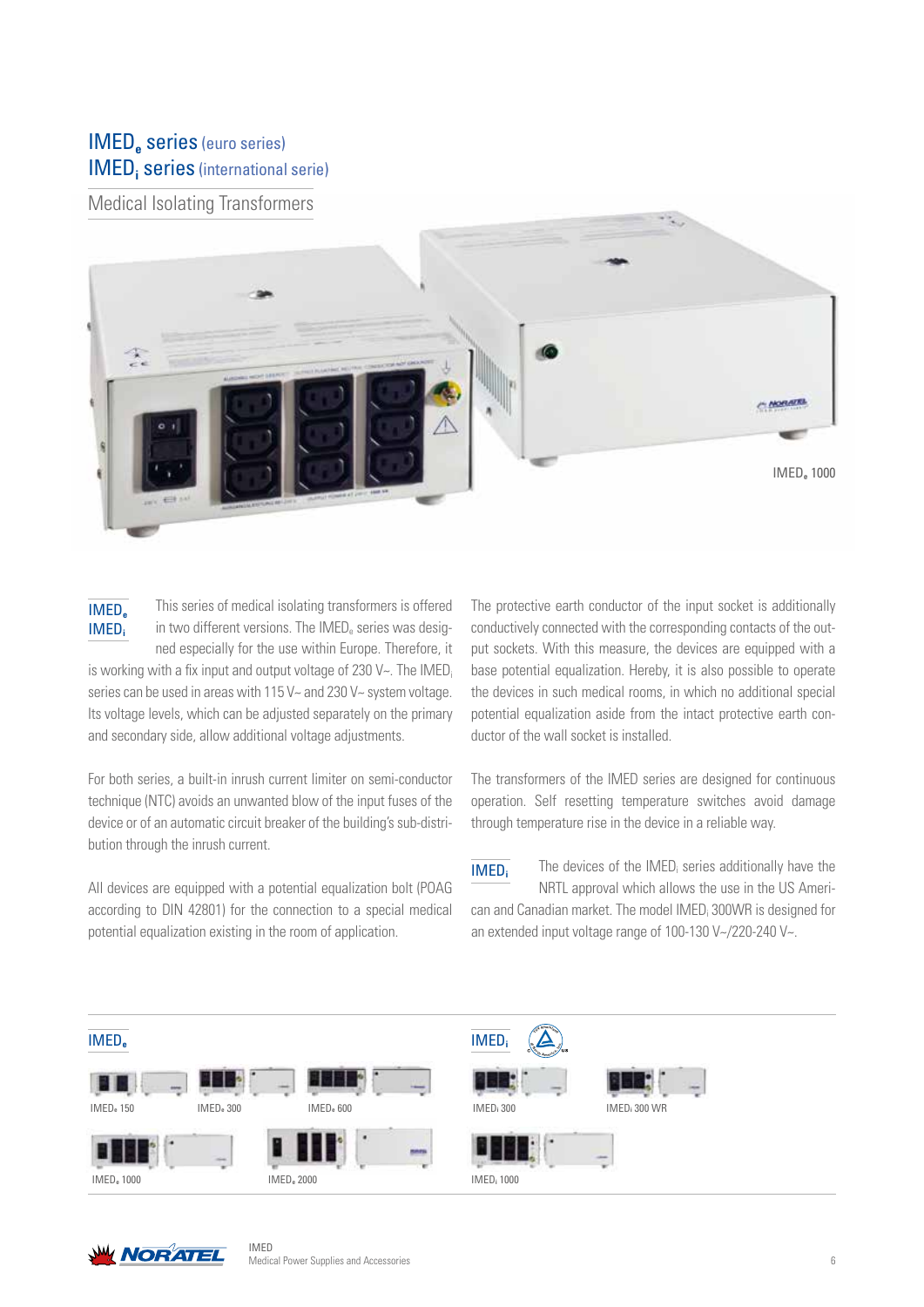# Technical data IMED**e** series

| <b>Type</b>                        | <b>IMED. 150</b>                                                                                                                                                   | <b>IMED</b> <sub>2</sub> 300               | <b>IMED. 600</b> | <b>IMED. 1000</b> | <b>IMED</b> <sub>2000</sub> |  |  |
|------------------------------------|--------------------------------------------------------------------------------------------------------------------------------------------------------------------|--------------------------------------------|------------------|-------------------|-----------------------------|--|--|
| Art.-No.                           | 9-059-000006                                                                                                                                                       | 9-059-000003                               | 9-059-000007     | 9-059-000005      | 9-059-000004                |  |  |
| Max. power output                  | 150 VA                                                                                                                                                             | 300 VA                                     | 600 VA           | 1000 VA           | 2000 VA                     |  |  |
| Power input                        | 170 VA                                                                                                                                                             | 330 VA                                     | 630 VA           | 1040 VA           | 2050 VA                     |  |  |
| Output sockets                     | 2 x IEC 320                                                                                                                                                        | 4 x IEC 320                                | 6 x IEC 320      |                   | 9 x IEC 320                 |  |  |
| Housing protection class           |                                                                                                                                                                    |                                            | <b>IP 20</b>     |                   |                             |  |  |
| Weight (without packing) kg        | approx. 3,0                                                                                                                                                        | approx. 9,0<br>approx. 4,5<br>approx. 14,0 |                  |                   |                             |  |  |
| Dimensions (L x W x H) mm          | 194 x 148 x 77                                                                                                                                                     | 194 x 148 x 92                             | 270 x 188 x 92   | 305 x 218 x 110   | 312 x 285 x 110             |  |  |
| Input and output voltage           | primary 230 V~, secondary 230 V~, 50/60 Hz                                                                                                                         |                                            |                  |                   |                             |  |  |
| Device leakage current (primary)   |                                                                                                                                                                    | $< 100 \mu A$<br>$<$ 350 $\mu$ A           |                  |                   |                             |  |  |
| Output leakage current (secondary) | $< 50 \mu A$<br>$< 70 \mu A$<br>$< 100 \mu A$                                                                                                                      |                                            |                  |                   |                             |  |  |
| Inrush current limiter             | thermal semiconductor                                                                                                                                              |                                            |                  |                   |                             |  |  |
| Short circuit protection           | micro fuse primary                                                                                                                                                 |                                            |                  |                   |                             |  |  |
| Excess temperature protection      | self resetting temperature switch                                                                                                                                  |                                            |                  |                   |                             |  |  |
| Housing design                     | sheet steel housing, powder-coated, light-grey RAL 7035                                                                                                            |                                            |                  |                   |                             |  |  |
| Mains cable primary                | included in delivery                                                                                                                                               |                                            |                  |                   |                             |  |  |
| Mounting possibility               | floor or table mounting<br>floor, table or wall mounting<br>(no wall mounting)                                                                                     |                                            |                  |                   |                             |  |  |
| Conformity                         | EN 60601-1, EN 60601-1-1, EN 60601-1-2, EN 61558-1, EN 61558-2-4                                                                                                   |                                            |                  |                   |                             |  |  |
| Classification acc. to MPA         | Important accessory for the safe operation of medical electrical systems,<br>product of class I acc. to appendix VII, directive 93/42/EEC with addendum 2007/47/EC |                                            |                  |                   |                             |  |  |



## Technical data IMED<sub>i</sub> series

| <b>Type</b>                        | <b>IMED</b> <sub>i</sub> 300                                                                                                                                      | <b>IMED</b> <sub>i</sub> 300 WR                                | <b>IMED</b> <sub>1</sub> 1000 |  |  |
|------------------------------------|-------------------------------------------------------------------------------------------------------------------------------------------------------------------|----------------------------------------------------------------|-------------------------------|--|--|
| Art.-No.                           | 9-059-000001                                                                                                                                                      | 9-059-130075                                                   | 9-059-000002                  |  |  |
| Max. power output                  | 300 VA                                                                                                                                                            | 300 VA                                                         | 1000 VA                       |  |  |
| Power input                        | 330 VA                                                                                                                                                            | 330 VA                                                         | 1040 VA                       |  |  |
| Output sockets                     |                                                                                                                                                                   | 4 x IEC 320                                                    | 9 x IEC 320                   |  |  |
| Housing protection class           |                                                                                                                                                                   | IP 20                                                          |                               |  |  |
| Weight (without packing) kg        | approx. 4,5                                                                                                                                                       | approx. 4,5                                                    | approx. $14,0$                |  |  |
| Dimensions (L x W x H) mm          | 194 x 148 x 92                                                                                                                                                    | 194 x 148 x 92                                                 | 305 x 218 x 110               |  |  |
| Input and output voltage           |                                                                                                                                                                   | primary 115 V~ or 230 V~, secondary 115 V~ or 230 V~, 50/60 Hz |                               |  |  |
| Device leakage current (primary)   | $< 100 \mu A$                                                                                                                                                     |                                                                |                               |  |  |
| Output leakage current (secondary) | $< 100 \mu A$<br>$< 70 \text{ uA}$                                                                                                                                |                                                                |                               |  |  |
| Inrush current limiter             | thermal semiconductor                                                                                                                                             |                                                                |                               |  |  |
| Short circuit protection           |                                                                                                                                                                   | micro fuse primary                                             |                               |  |  |
| Excess temperature protection      |                                                                                                                                                                   | self resetting temperature switch                              |                               |  |  |
| Housing design                     | sheet steel housing, powder-coated, light-grey RAL 7035                                                                                                           |                                                                |                               |  |  |
| Mains cable primary                | included in delivery                                                                                                                                              |                                                                |                               |  |  |
| Mounting possibility               | floor, table or wall mounting                                                                                                                                     |                                                                |                               |  |  |
| Conformity                         | EN 60601-1, EN 60601-1-1, EN 60601-1-2, EN 61558-1, EN 61558-2-4,<br>UL 60601-1, CAN / CSA 22.2 No. 601.1 / NRTL approval                                         |                                                                |                               |  |  |
| Classification acc. to MPA         | Important accessory for the safe operation of medical electrical systems,<br>product of class I acc. to appendix VII, directive 93/42/EEC wit addendum 2007/47/EC |                                                                |                               |  |  |

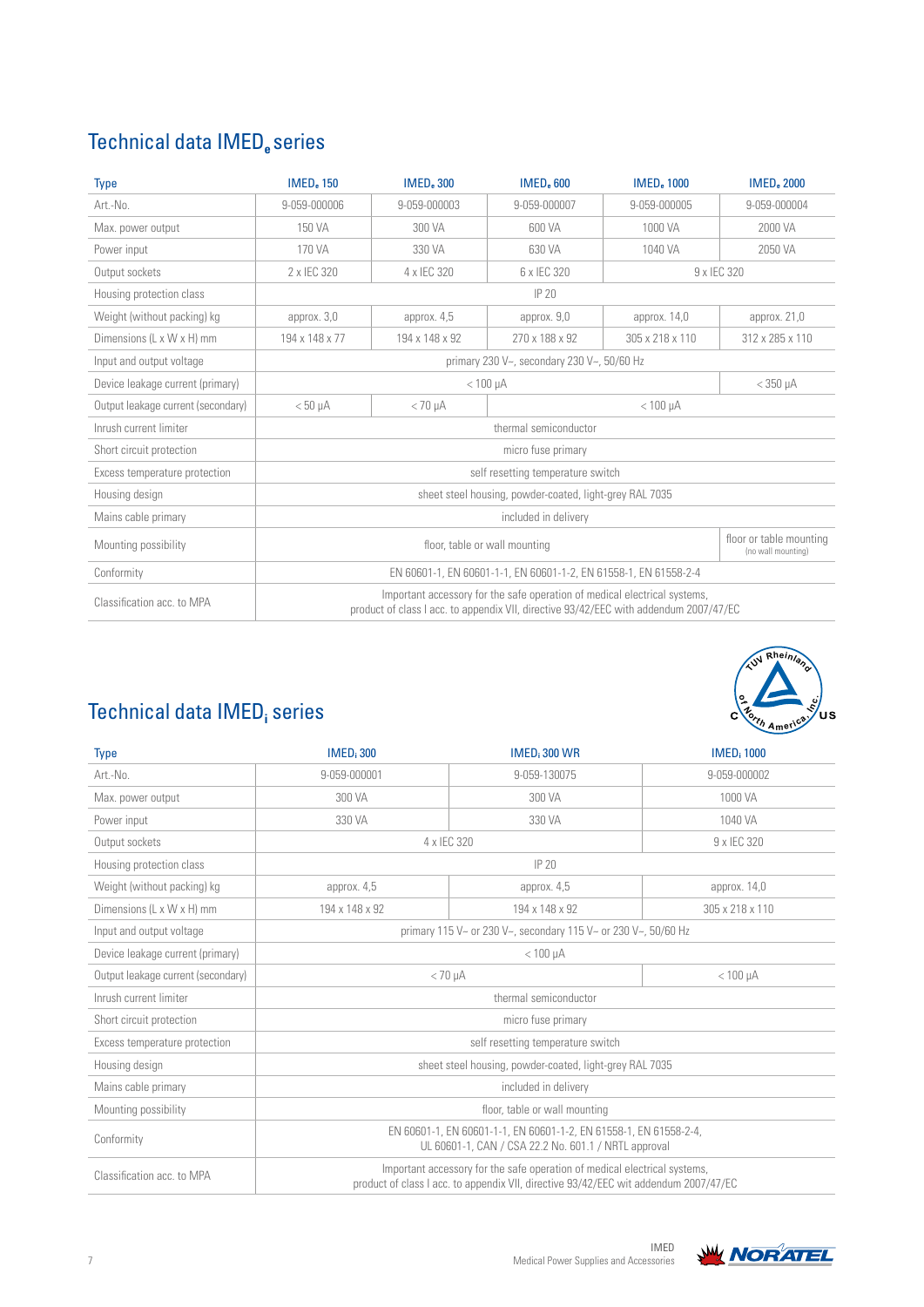

Conformity to EN 60601-1 : 2006

IMED**e** series 3rd Edition (euro series) IMED<sub>i</sub> series 3<sup>rd</sup> Edition (international series)

The New Medical Isolating Transformers



IMED**e** 3rd IMED**i** 3rd

The medical isolating transformers IMED 3rd Edition have been designed for the power supply of high reliable medical electrical systems (ME sys-

tems). These are ME systems which may not fail at all even in the case of major interferences of the supply voltage. The power supply of such ME systems has to be immune especially against half-wave failures. Without special arrangements, these may lead to high over-currents in the isolating transformer. As a consequence of this

#### Characteristics of the IMED 3rd Edition Isolating Transformers:

- Electronic inrush current control. No increased inrush current pulse occurs when switching on the device
- Fast recognition of half-wave failure with an interruption of supply time of less than 50 milliseconds. A blow of the input fuse due to the half-wave failure is avoided in any case
- Fast recognition of the drop out of several cycles of the supply alternating voltage. After such a drop out, the isolating transformer will be switched on again in a controlled way without a current pulse

IMED

the input fuse of the device or the circuit breaker of the building's sub-distribution may fail.

Corresponding to the supply voltage zones in Europe and the rest of the world we also have designed the isolating transformers of the IMED 3rd Edition as an Euro series for 230 V~ operating voltage and as an International series with separately operable voltage selector switches on the primary and secondary side for the operation with 115 V~ and 230 V~.

- Alarm indication of excess temperature situations of the transformer and of the undercut of the leakage resistance in the output circuit through the external, optionally available, earth leakage guard with temperature control  $E L G<sub>T</sub>$ , which is connected via a separate interface and therefore does not occupy one of the output sockets
- Additional safety shutdown through a self resetting temperature switch in the case of dangerous overheating
- Optionally available mechanic retaining kit for the input and output plug
- Can be combined with an uninterruptible power supply (online or offline UPS) at the input of the isolating transformer



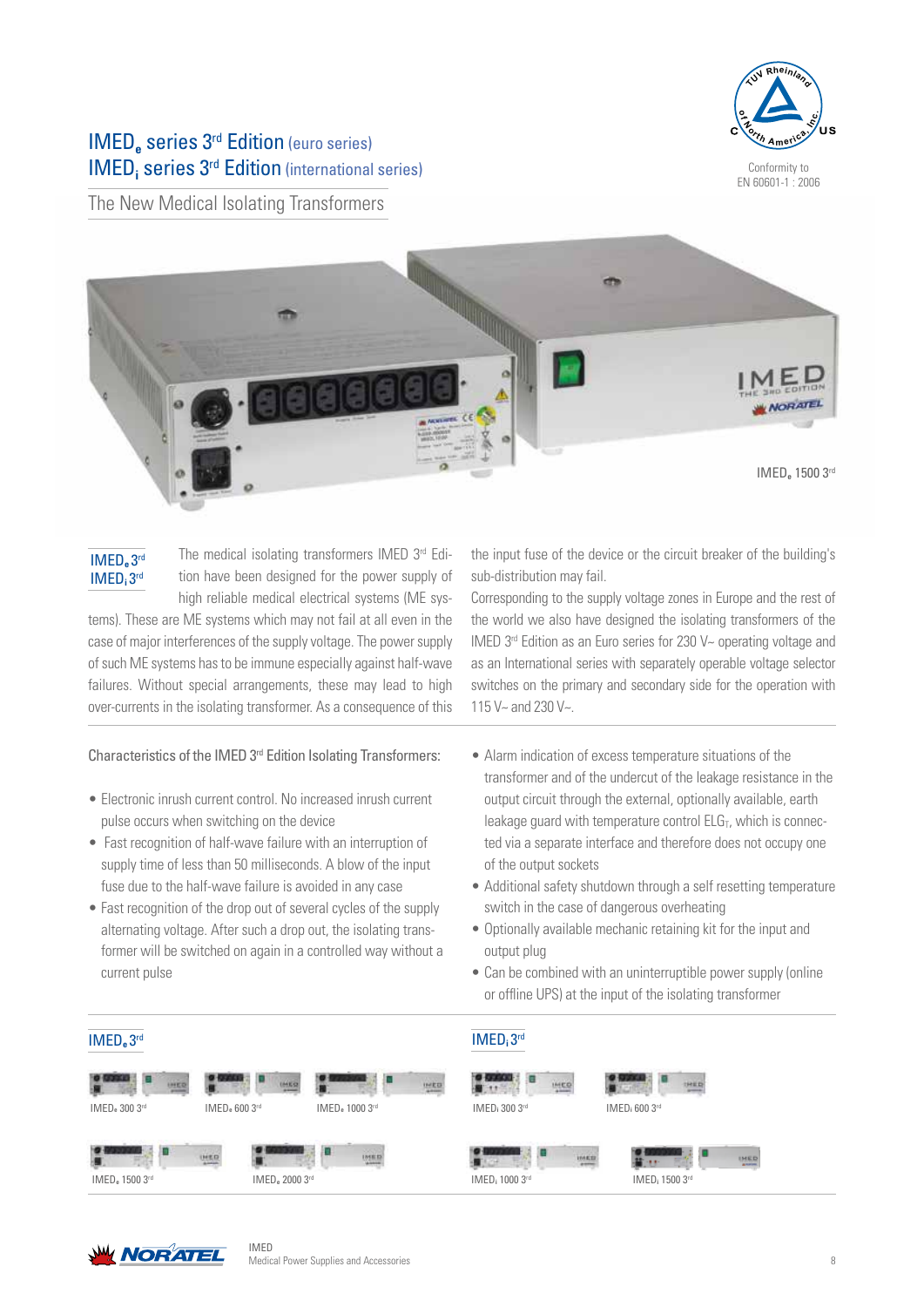

# Technical data IMED**e** series 3rd Edition

| Type                               | <b>IMED. 300 3rd</b>                                                                                                                                               | <b>IMED. 600 3rd</b> | IMED <sub>e</sub> 1000 3rd | IMED. 1500 3rd  | <b>IMED. 2000 3rd</b> |
|------------------------------------|--------------------------------------------------------------------------------------------------------------------------------------------------------------------|----------------------|----------------------------|-----------------|-----------------------|
| Art.-No.                           | 9-059-000056                                                                                                                                                       | 9-059-000057         | 9-059-000058               | 9-059-000059    | 9-059-000060          |
| Max. power output                  | 300 VA                                                                                                                                                             | 600 VA               | 1000 VA                    | 1500 VA         | 2000 VA               |
| Power input                        | 330 VA                                                                                                                                                             | 630 VA               | 1040 VA                    | 1540 VA         | 2050 VA               |
| Output sockets                     |                                                                                                                                                                    | 5 x IEC 320          |                            | 7 x IEC 320     |                       |
| Housing protection class           |                                                                                                                                                                    |                      | <b>IP 20</b>               |                 |                       |
| Weight (without packing) kg        | approx. 6,6                                                                                                                                                        | approx. 9,0          | approx. 13,2               | approx. 18,2    | approx. $21,5$        |
| Dimensions (L x W x H) mm          | 275 x 219 x 109<br>344 x 285 x 109                                                                                                                                 |                      |                            |                 |                       |
| Input and output voltage           | primary 230 V~, secondary 230 V~, 50/60 Hz                                                                                                                         |                      |                            |                 |                       |
| Device leakage current (primary)   | $< 100 \mu A$                                                                                                                                                      |                      |                            | $<$ 250 $\mu$ A |                       |
| Output leakage current (secondary) | $< 70 \text{ uA}$<br>$< 100$ uA                                                                                                                                    |                      |                            |                 |                       |
| Inrush current limiter             | electronic at nominal current value                                                                                                                                |                      |                            |                 |                       |
| Short circuit protection           | micro fuse primary                                                                                                                                                 |                      |                            |                 |                       |
| Excess temperature protection      | self resetting temperature switch                                                                                                                                  |                      |                            |                 |                       |
| Housing design                     | sheet steel housing, powder-coated, light-grey RAL 7035                                                                                                            |                      |                            |                 |                       |
| Mains cable primary                | included in delivery                                                                                                                                               |                      |                            |                 |                       |
| Mounting possibility               | floor, table or wall mounting with optional accessory                                                                                                              |                      |                            |                 |                       |
| Conformity                         | EN 60601-1 (3rd Edition), EN 60601-1-2, EN 61558-1, EN 61558-2-4                                                                                                   |                      |                            |                 |                       |
| Classification acc. to MPA         | Important accessory for the safe operation of medical electrical systems,<br>product of class I acc. to appendix VII, directive 93/42/EEC with addendum 2007/47/EC |                      |                            |                 |                       |



# Technical data IMED**<sup>i</sup>** - series 3rd Edition

| <b>Type</b>                        | <b>IMED</b> <sub>i</sub> 300 3rd                                                                                                                                 | <b>IMED</b> , 600 3rd | <b>IMED</b> : 1000 3rd | IMED <sub>1</sub> 1500 3rd |  |
|------------------------------------|------------------------------------------------------------------------------------------------------------------------------------------------------------------|-----------------------|------------------------|----------------------------|--|
| Art.-No.                           | 9-059-000050                                                                                                                                                     | 9-059-000051          | 9-059-000052           | 9-059-000053               |  |
| Max. power output                  | 300 VA                                                                                                                                                           | 600 VA                | 1000 VA                | 1500 VA                    |  |
| Power input                        | 330 VA                                                                                                                                                           | 630 VA                | 1040 VA                | 1540 VA                    |  |
| Output sockets                     |                                                                                                                                                                  | 5 x IEC 320           | 7 x IEC 320            |                            |  |
| Housing protection class           |                                                                                                                                                                  |                       | <b>IP 20</b>           |                            |  |
| Weight (without packing) kg        | approx. 6,7                                                                                                                                                      | approx. 9,1           | approx. 13,2           | approx. 18,3               |  |
| Dimensions (L x W x H) mm          | 275 x 219 x 109<br>344 x 285 x 109                                                                                                                               |                       |                        |                            |  |
| Input and output voltage           | primary 115 V~ or 230 V~, secondary 115 V~ or 230 V~, 50/60 Hz                                                                                                   |                       |                        |                            |  |
| Device leakage current (primary)   | $< 100 \mu A$                                                                                                                                                    |                       |                        | $< 250 \mu A$              |  |
| Output leakage current (secondary) | $< 100 \mu A$<br>$< 70 \mu A$                                                                                                                                    |                       |                        |                            |  |
| Inrush current limiter             | electronic at nominal current value                                                                                                                              |                       |                        |                            |  |
| Short circuit protection           |                                                                                                                                                                  | micro fuse primary    |                        |                            |  |
| Excess temperature protection      | self resetting temperature switch                                                                                                                                |                       |                        |                            |  |
| Housing design                     | sheet steel housing, powder-coated, light-grey RAL 7035                                                                                                          |                       |                        |                            |  |
| Mains cable primary                | included in delivery                                                                                                                                             |                       |                        |                            |  |
| Mounting possibility               | floor, table or wall mounting with optional accessory                                                                                                            |                       |                        |                            |  |
| Conformity                         | EN 60601-1 (3 <sup>rd</sup> Edition), EN 60601-1-2, EN 61558-1, EN 61558-2-4, UL 60601-1, CAN / CSA 22.2 No. 601.1 / NRTL approval                               |                       |                        |                            |  |
| Classification acc. to MPA         | Important accessory for the safe operation of medical electric systems,<br>product of class I acc. to appendix VII, directive 93/42/EEC with addendum 2007/47/EC |                       |                        |                            |  |

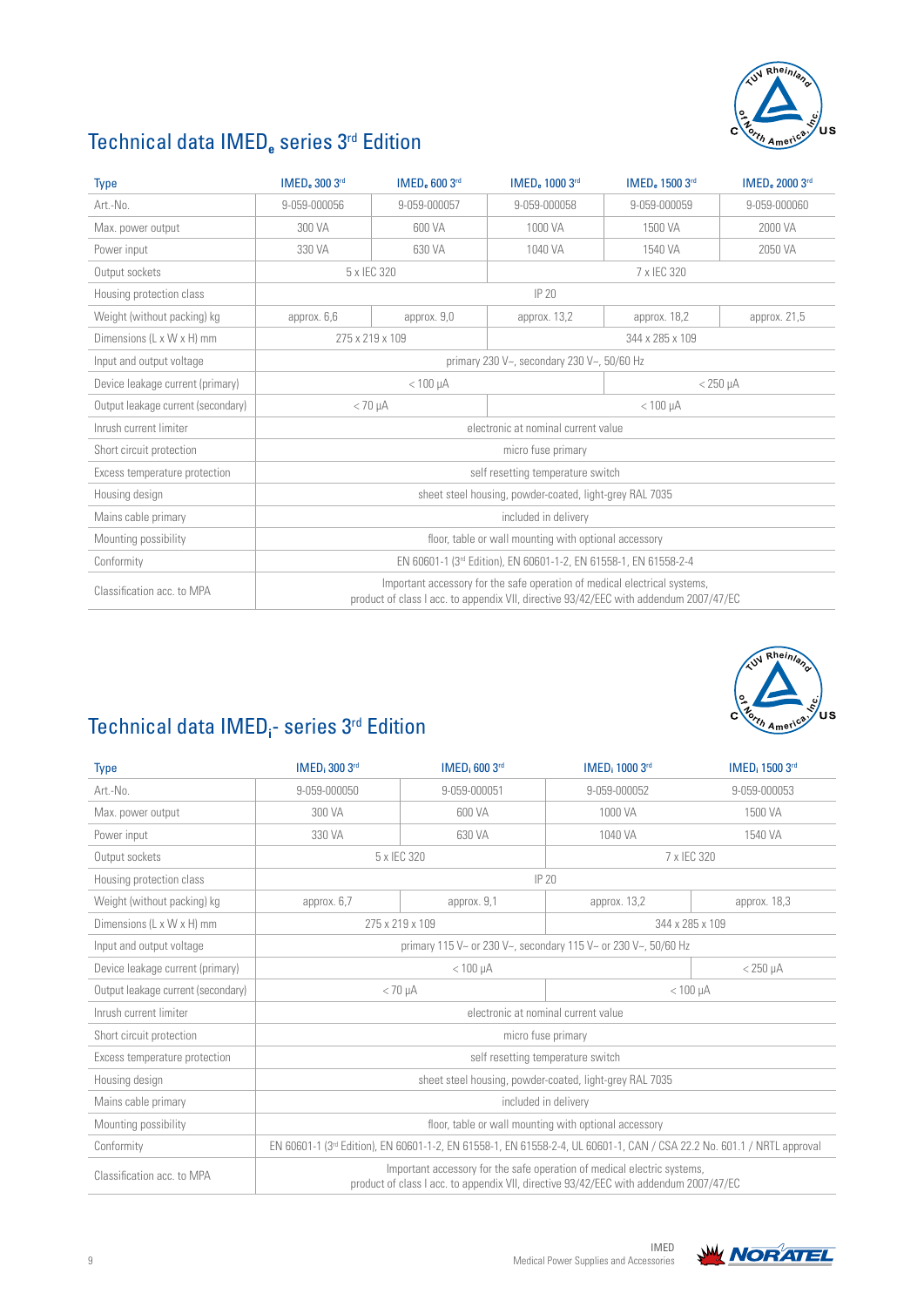#### MLI-1000 (Gigabit-Ethernet 1000 MBit/s)

Medical LAN-Isolator

Conformity approved by certification body "SLG Prüf- und Zertifizierungs GmbH"

The medical LAN Isolator MLI 1000 is the solution for a serious problem in cable supported IT networks and network segments within medical safety areas. It is the missing link in the chain of necessary insulating measures when using modern data networks in medical areas. MLI

All IT devices (devices of the information technology such as computers, printers, network servers etc.), that are interconnected by Ethernet cable, show a direct electrical connection with all other IT devices within the network structure. This connection is established by the shielding of the network cable.

For a safe operation of IT devices within the medical safety area, it is, additionally to the usage of medical IMED isolating transformers, necessary, to isolate the fast Ethernet or gigabit Ethernet network connections galvanically from the other network by the use of a Medical LAN Isolator MLI 1000. This is particularly required if the IT devices within a medical electrical system are additionally connected to medical electrical devices.

The MLI Isolators are totally transparent concerning the data transfer and do not need software or driver installation. They provide an insulating barrier with 4000V isolation strength between the network outside the medical safety area and the Ethernet network segment inside the medical electrical system. Thus, dangerous error or leakage currents out of the exterior IT network are kept away from patients and operators.

This connection is often ignored when evaluating the electrical safety of a medical electrical system with contact to the local IT net (LAN). However, the risk potential has to be rated as quite high. Hence, the insulation of the LAN connections is compulsory to keep the medical safety standards EN60601-1 (2. and 3. Edition – medical electrical devices and systems).

The Medical LAN Isolator MLI-1000 is delivered with a 50 cm patch cable that enables a simple loop-in into the LAN connection.

## Technical data MLI-1000

| <b>Type</b>           | <b>MLI-1000</b>                                                                              |
|-----------------------|----------------------------------------------------------------------------------------------|
| Art.-No.              | 9-059-190180                                                                                 |
| Data speed            | 10 / 100 / 1000 MBit/s                                                                       |
| Insulation strength   | $4$ kV $\sim$                                                                                |
| Max. cable length     | 60 m                                                                                         |
| Connections           | 2 x RJ 45 connectors                                                                         |
| Dimensions (LxWxH) mm | $90 \times 51 \times 25$                                                                     |
| Conformity            | EN 60601-1:2006, EN 60601-1-2, medical products directive 93/42/EEC with addendum 2007/47/EC |



IMED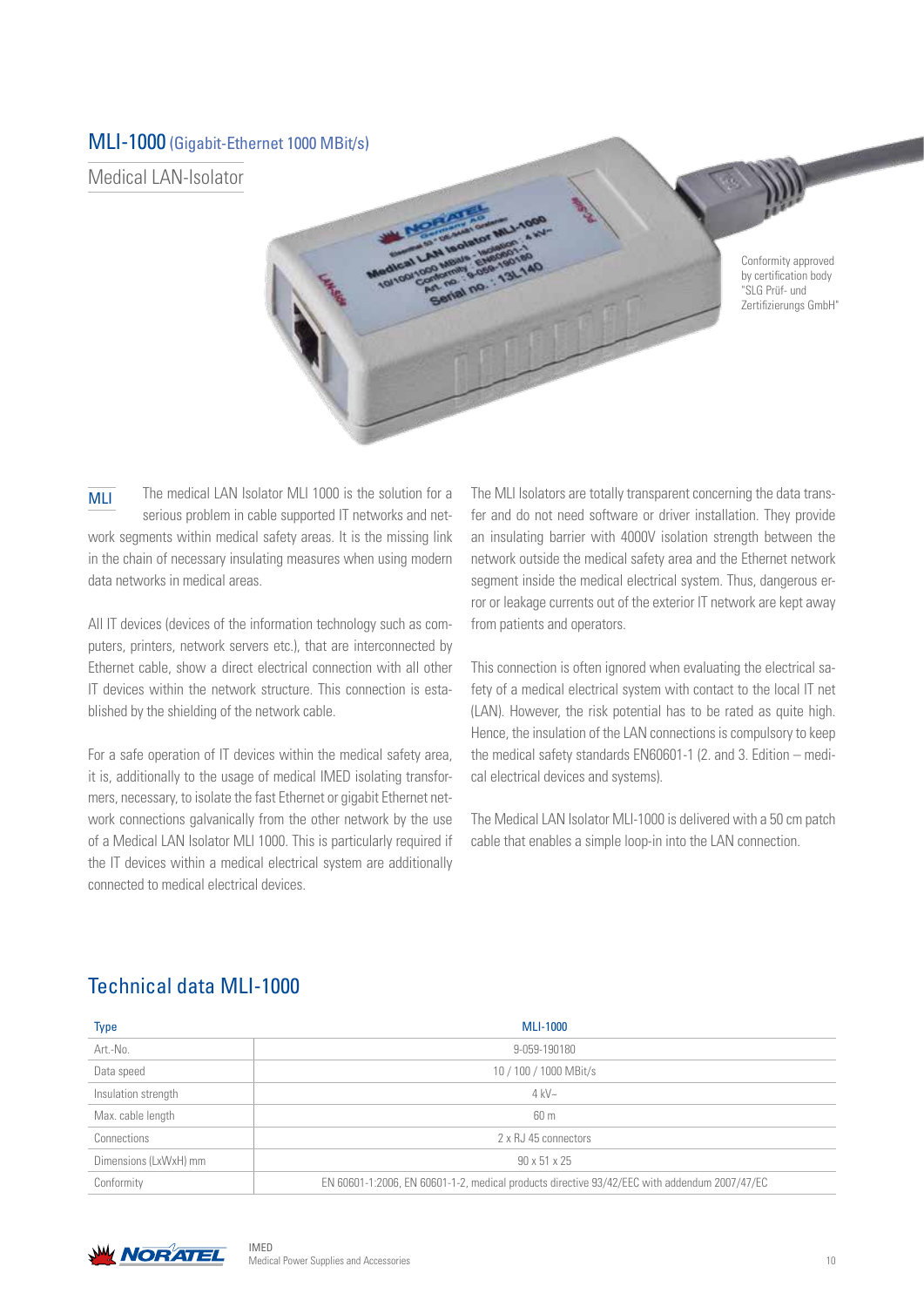ELG ELG<sub>s</sub> ELG<sub>T</sub> Earth Leakage Guard



The typically arranged protective measures against insulation fault on the building power supply (such as ground fault circuit breaker) may not principally identify possible insulation defects on the output side due to the galvanic insulation through the IMED isolating transformer. This leads to a potential danger for the patients or the operating personnel.

The earth leakage guards of the ELG-series close this security gap reliably by clearly warning against insulation faults. For this, the leakage resistance is controlled for the undercut of a limit value. If this case occurs, the ELG warns optically as well as acoustically.

#### **Following types of Earth Leakage Guards are available:**

This model is designed for the transformers of the IMED<sub>e</sub> series.

It is connected directly to one of the IEC output sockets. This device can only be used at 230 V~. ELG

This model is identical to the ELG but has an expanded input voltage range of 115 V~ until 230 V~ and so can be used not only for the  $IMED<sub>e</sub>$  but also for the  $IMED<sub>i</sub>$  series. ELG**S**

The earth leakage guard  $E L G<sub>T</sub>$  was exclusively designed for the use with the medical isolating transformers of the IMED<sub>e</sub> 3<sup>rd</sup> Edition and IMED; 3<sup>rd</sup> series. ELG**<sup>T</sup>**

Besides the insulation control, known from ELG and  $E L G<sub>s</sub>$  models, this series also provides a temperature control of the transformer in use.

In the case of an overload of the isolating transformer, the operator get's an optical-acoustical alarm and so can prevent a system failure by cutting of dispensable consumer loads.

The  $ELG<sub>T</sub>$  is equipped with a special interface plug for the connection and so can only be combined with devices of the  $IMED<sub>e</sub>$  3<sup>rd</sup> and IMED<sub>i</sub> 3<sup>rd</sup> series.

## Technical data ELG / ELG<sub>S</sub> / ELG<sub>T</sub>

| <b>Type</b>           | <b>ELG</b>                                                                                                                                                                                                                             | <b>ELGs</b>  | ELG <sub>T</sub>                                                                            |  |
|-----------------------|----------------------------------------------------------------------------------------------------------------------------------------------------------------------------------------------------------------------------------------|--------------|---------------------------------------------------------------------------------------------|--|
| Art.-No.              | 9-059-000010                                                                                                                                                                                                                           | 9-059-000063 | 9-059-000062                                                                                |  |
| Operating voltage     | $230 V - 50/60 Hz$                                                                                                                                                                                                                     |              | 115-230 V ~ 50/60 Hz                                                                        |  |
| <b>Functions</b>      | insulation fault                                                                                                                                                                                                                       |              | insulation fault.<br>excess temperature                                                     |  |
| Display               | Operation (LED green),<br>insulation fault (LED yellow)                                                                                                                                                                                |              | Operation (LED green),<br>insulation fault (LED yellow),<br>excess temperature (LED yellow) |  |
| Connections           | IEC 320 connector                                                                                                                                                                                                                      |              | interface connector                                                                         |  |
| Protection class      | Class 1 / IP 40                                                                                                                                                                                                                        |              |                                                                                             |  |
| Dimensions (LxWxH) mm | 192 x 32 x 56                                                                                                                                                                                                                          |              |                                                                                             |  |
| Conformity            | EN 60601-1 / EN 60601-1-4 / EN 60601-1-8 /<br>EN 60601-1 / EN 60601-1-8 /<br>EN 60601-1-2 / EN 61557-8 / EN 61010-1 /<br>EN 60601-1-2 / EN 61557-8 / EN 61010-1 / Low voltage directive 2006/95/EG<br>Low voltage directive 2006/95/EG |              |                                                                                             |  |

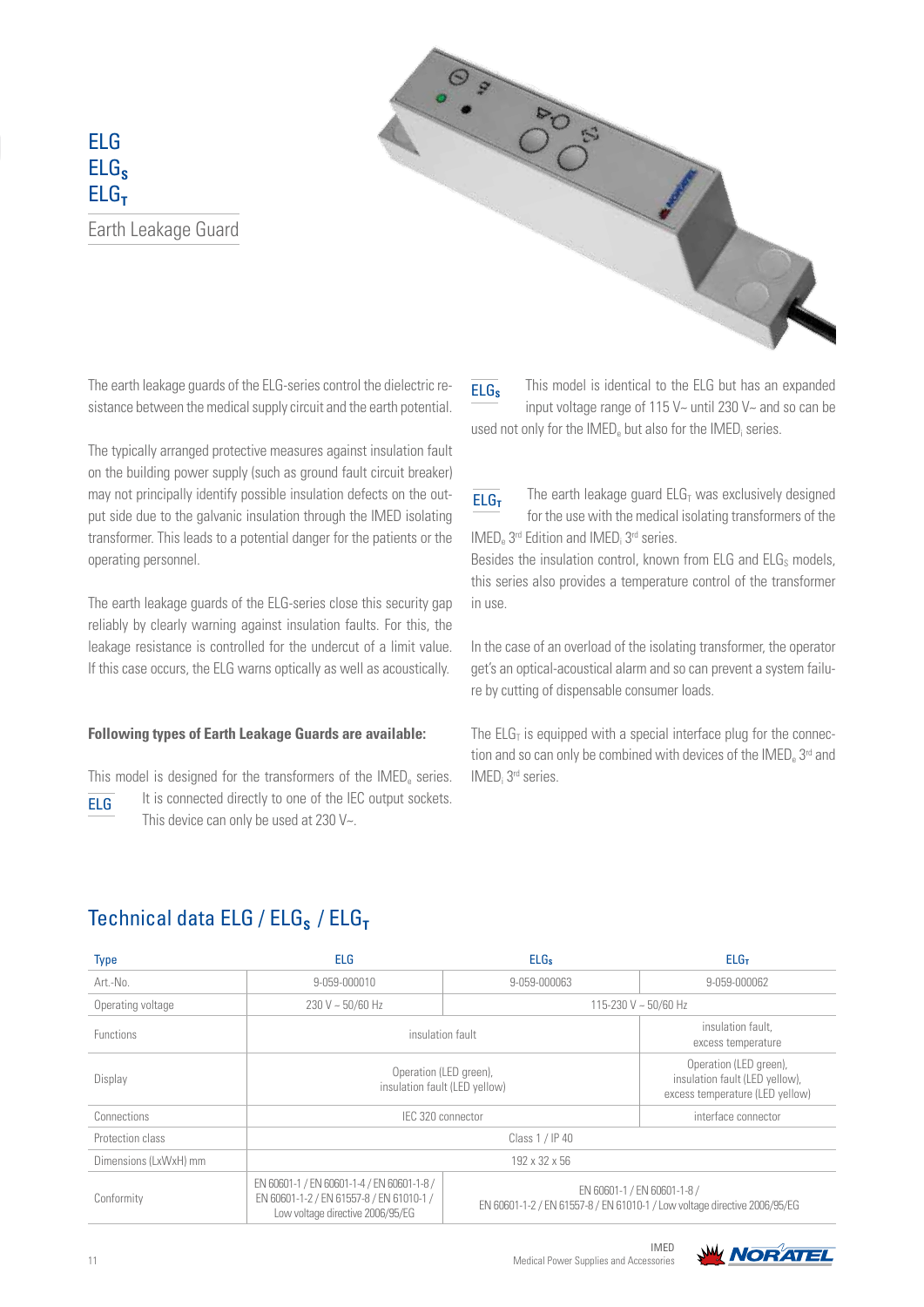## Examples for customer specific designs

Besides a large number of standard devices we also design and produce special customized devices acc. to customer requirements. In the following we are introducing some models more detailed:

## IMED**e** 580



This device is a combination of medical isolating transformer and low-voltage power supply.

The device provides both a safety isolated AC output voltage of 230 V with a load of 350 VA and two galvanically isolated DC-voltages 5 V DC and 12 V DC with a current rating up to 10 A each.

The unit is equipped with an electronic inrush current limiter with fast half-wave failure recognition. With this, short-termed supply voltage dips or interrupts cannot lead to a drop-out of the input fuse, which essentially improves the continuous operation reliability.

The IMED<sub>e</sub> 580 meets the regulations for medical class I devices and is intended for the supply of medical electrical systems which simultaneously need 230 VAC and 5 VDC or 12 VDC.

The two DC-output voltages are generated by two AC/DC converters powered by two galvanically isolated low AC-voltages, which are created by two additional secondary windings of the medical isolating transformer. Both DC voltages are galvanically isolated from the AC-output as well as isolated against each other.

In total 12 outputs with 12 V DC and 6 outputs with 5 V DC are available. They are organized in three groups each, whereas each is equipped with a separate output fuse. With this, an individual dropout of a fuse does not lead to a complete drop-out of the related DC-voltage level. The DC components are connected via differently coded connectors.

## Technical data IMED<sub>2</sub> 580

| <b>Type</b>                          | <b>IMED</b> <sub>2</sub> 580                                       |
|--------------------------------------|--------------------------------------------------------------------|
| Art.-No.                             | 9-059-130145                                                       |
| Input voltage                        | 230 V AC, max. 580 VA                                              |
| Output voltage isolating transformer | 230 V AC, max. 350 VA                                              |
| Output DC-voltage 1                  | 5 V DC, max. 10 A, $+5\%$                                          |
| Output DC-voltage 2                  | 12 V DC, max. 10 A, $+5\%$                                         |
| Output current per DC-group          | max. $4 A$                                                         |
| Total output leakage current         | $< 100 \mu A$                                                      |
| Conformity                           | EN 60601-1 (3. Edition) / EN 60601-1-2 / EN 61558-1 / EN 61558-2-4 |



IMED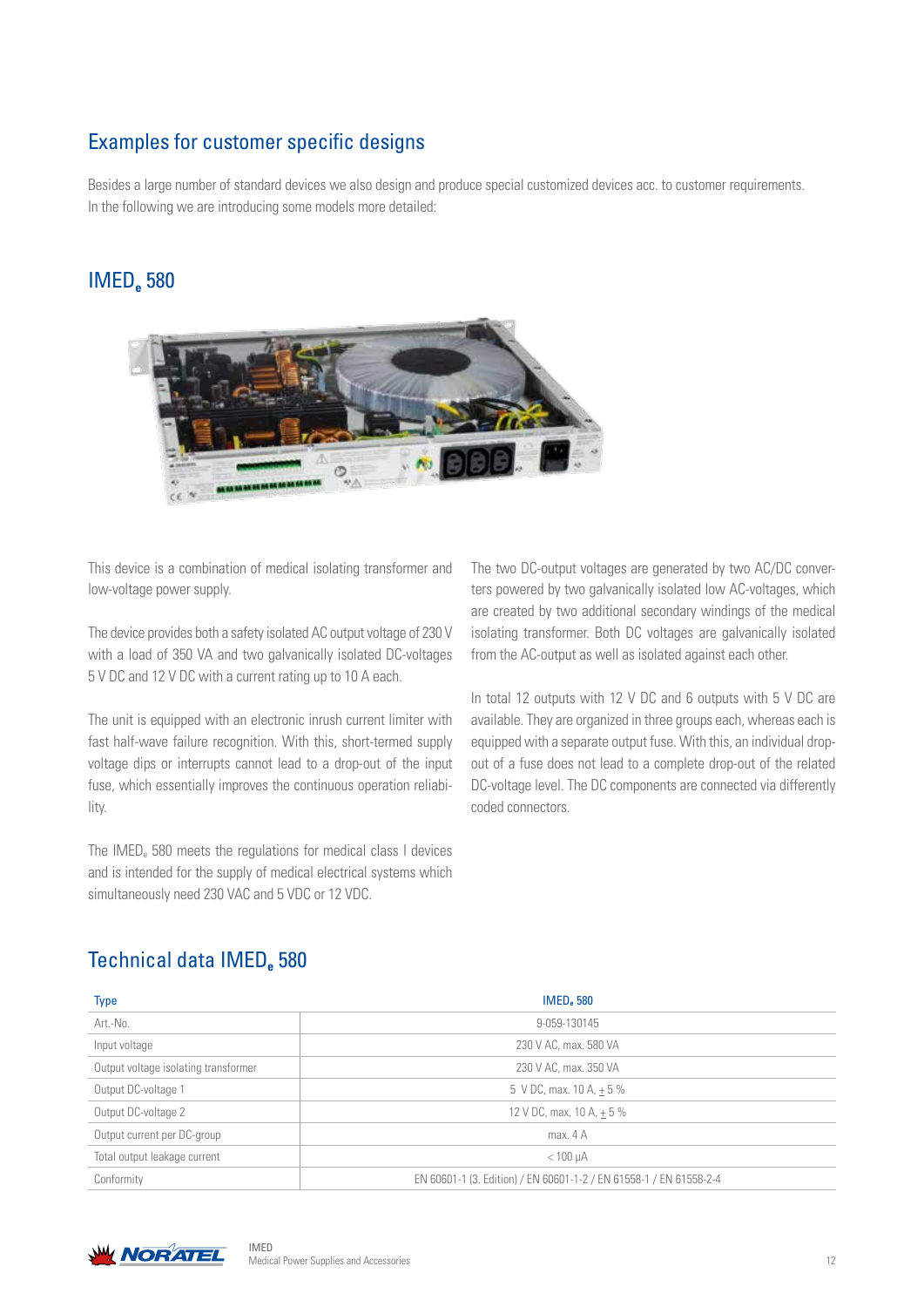### PDU 1750



This device is a central power supply for a so-called Large Monitor Subsystem. It is situated in a 19"-rack and supplies its components, such as A/D converter, splitter, video transmission modules etc., with electric current. Additionally up to two 8-mega-pixel big screen monitors can be operated.

All outputs are relay controlled and partially switched time-delayed. In the output circuit of the isolating transformer also a softstart module for the controlled switch-on of the subsequent switchmode power supplies is used.

### Technical data PDU 1750

| <b>Type</b>           | <b>PDU 1750</b>                                         |
|-----------------------|---------------------------------------------------------|
| Art.-No.              | 9-059-130147                                            |
| Input voltage         | 100-120 V/ 220-240 V 50/60 Hz                           |
| Output voltage        | 175-240 V/ 550 VA                                       |
| Bypass output voltage | 100-120 V / 220-240 V / 1200 VA                         |
| Ambient temperature   | $t_a = 50 °C/B$                                         |
| Dimensions            | 19" 3 RU, 400 mm                                        |
| Approvals             | IEC 60601-1 / UL 60601-1 /<br>EN 60601-1 / EN 60601-1-2 |

## IMED**e** 150 VA

Due to illness, more and more people are forced to spend several hours per week in a dialysis centre.

To be able to work with a notebook during that time it is necessary to operate it via a medical isolating transformer, as otherwise the safety regulations, that are valid for medically used rooms, are not met.

The isolating transformer will be fixed to the trolley via a mounting clamp. Afterwards the patient can plug in his notebook and work with it. Due to the simple installation a fast change to another dialysis station is possible.

## Technical data IMED**e** 150 VA

| <b>Type</b>      | <b>IMED</b> <sub>2</sub> 150 VA                          |
|------------------|----------------------------------------------------------|
| $Art - Nn$       | 9-059-130102                                             |
| Input voltage    | 230 V AC 50/60 Hz                                        |
| Output voltage   | 230 V 150 VA                                             |
| Protection class | IP 21                                                    |
| Conformity       | EN 60601-1 / EN 60601-1-2 /<br>EN 61558-1 / EN 61558-2-4 |



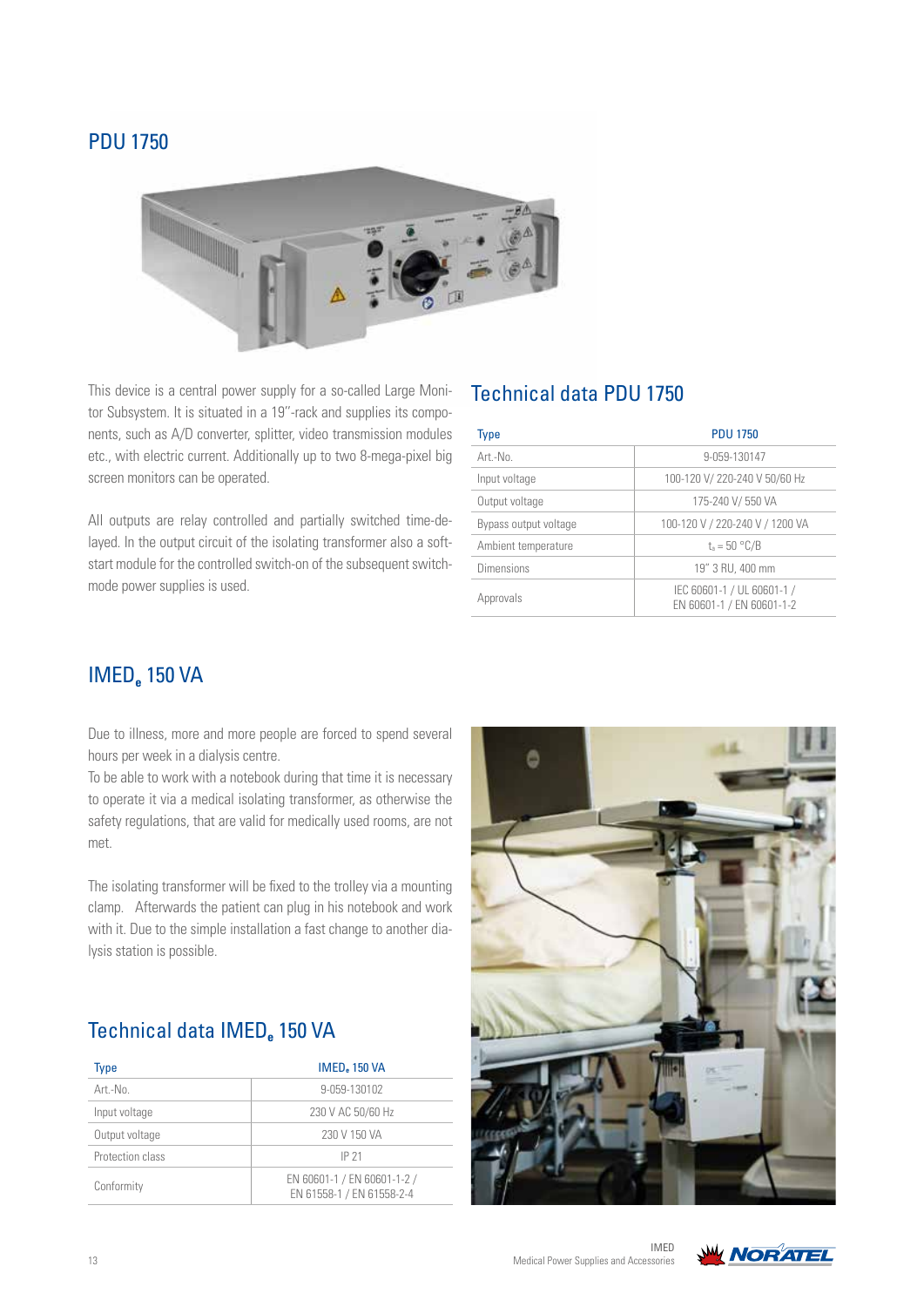# The IMED program – an overview

# Medical power supply at the highest stage

| <b>Series</b>   | IMED.                                                 | <b>IMED</b>                                                          | IMED. 3rd                                                                                                                   | IMED:3 <sup>rd</sup>                                                                                                                |
|-----------------|-------------------------------------------------------|----------------------------------------------------------------------|-----------------------------------------------------------------------------------------------------------------------------|-------------------------------------------------------------------------------------------------------------------------------------|
|                 | Medical isolating transformers for<br>Europe (230 V~) | Medical isolating transformers for<br>international use (115/230 V~) | Most modern medical isolating<br>transformers with electronic and<br>optional accessories for the use in<br>Europe (230 V~) | Most modern medical isolating<br>transformers with electronic and<br>optional accessories for inter-<br>national use $(115/230 Vo)$ |
| Available types | <b>IMED. 150, 150 VA</b><br>Art.-No. 9-059-000006     | <b>IMED: 300</b> , 300 VA<br>Art.-No. 9-059-000001                   | <b>IMED. 300 3rd. 300 VA</b><br>Art.-No. 9-059-000056                                                                       | <b>IMED</b> <sub>i</sub> 300 3 <sup>rd</sup> , 300 VA<br>Art.-No. 9-059-000050                                                      |
|                 | <b>IMED. 300. 300 VA</b><br>Art.-No. 9-059-000003     | <b>IMED: 300 WR. 300 VA</b><br>Art.-No. 9-059-130075                 | <b>IMED. 600 3rd. 600 VA</b><br>Art.-No. 9-059-000057                                                                       | <b>IMED</b> <sub>i</sub> 600 3rd, 600 VA<br>Art.-No. 9-059-000051                                                                   |
|                 | <b>IMED.600.600 VA</b><br>Art.-No. 9-059-000007       | <b>IMED: 1000</b> , 1000 VA<br>Art.-No. 9-059-000002                 | <b>IMED. 1000 3rd</b> , 1000 VA<br>Art.-No. 9-059-000058                                                                    | <b>IMED</b> <sub>i</sub> 1000 3rd, 1000 VA<br>Art.-No. 9-059-000052                                                                 |
|                 | <b>IMED, 1000</b> , 1000 VA<br>Art.-No. 9-059-000005  |                                                                      | <b>IMED. 1500 3rd</b> , 1500 VA<br>Art.-No. 9-059-000059                                                                    | <b>IMED</b> <sub>i</sub> 1500 3rd, 1500 VA<br>Art.-No. 9-059-000053                                                                 |
|                 | <b>IMED. 2000</b> , 2000 VA<br>Art.-No. 9-059-000004  |                                                                      | <b>IMED. 2000 3rd</b> , 2000 VA<br>Art.-No. 9-059-000060                                                                    |                                                                                                                                     |

| <b>Accessories</b>                                                                                              | for IMED <sub>e</sub>    | for IMED;    | for IMED <sub>e</sub> 3rd                                                              | for IMED; 3rd                                            |
|-----------------------------------------------------------------------------------------------------------------|--------------------------|--------------|----------------------------------------------------------------------------------------|----------------------------------------------------------|
| <b>MLI-1000</b><br>Art.-No. 9-059-190180                                                                        | $\checkmark$             | $\checkmark$ | $\checkmark$                                                                           | $\checkmark$                                             |
| <b>ELG</b><br>Art.-No. 9-059-000010                                                                             | $\overline{\mathscr{L}}$ | $\mathbf{x}$ | $\mathsf{X}% _{T}=\mathsf{X}_{T}$                                                      | $\mathbf{x}$                                             |
| <b>ELGs</b><br>Art.-No. 9-059-000063                                                                            | ✔                        | $\checkmark$ | $\mathsf{X}$                                                                           | $\mathbf{x}$                                             |
| ELG <sub>T</sub><br>Art.-No. 9-059-000062                                                                       | $\mathbf{x}$             | $\mathbf{x}$ | $\checkmark$                                                                           | $\checkmark$                                             |
| <b>Mounting brackets</b><br>for wall mounting<br>Art.-No. 9-059-000073                                          | $\mathbf{x}$             | $\mathbf{x}$ | IMED <sub>e</sub> 300 3rd<br>IMED, 600 3rd                                             | IMED; 300 3rd<br>IMED; 600 3rd                           |
| <b>Mounting brackets</b><br>for wall mounting<br>Art.-No. 9-059-000074                                          | $20$                     | $\mathbf{x}$ | IMED <sub>e</sub> 1000 3rd<br>IMED <sub>e</sub> 1500 3rd<br>IMED <sub>e</sub> 2000 3rd | IMED; 1000 3rd<br>IMED; 1500 3rd                         |
| <b>Retaining kit primary</b><br>Art.-No. 9-059-000070                                                           | $\mathbf{x}$             | $\mathbf{x}$ | $\checkmark$                                                                           | $\checkmark$                                             |
| <b>Retaining kit secondary</b><br>Art.-No. 9-059-000071                                                         | $\mathbf{x}$             | $\mathbf{x}$ | IMED <sub>e</sub> 300 3rd<br>IMED. 600 3rd                                             | IMED; 300 3rd<br>IMED; 600 3rd                           |
| <b>Retaining kit secondary</b><br>Art.-No. 9-059-000072                                                         | $20$                     | $\mathbf{x}$ | IMED <sub>e</sub> 1000 3rd<br>IMED <sub>e</sub> 1500 3rd<br>IMED <sub>e</sub> 2000 3rd | IMED <sub>i</sub> 1000 3rd<br>IMED <sub>i</sub> 1500 3rd |
| <b>IEC</b> long heat device<br>extension 1,5m<br>angular plug to coupling,<br>straight<br>Art.-No. 1-530-290322 | $\mathbf{x}$             | $\mathbf{x}$ |                                                                                        | $\checkmark$                                             |

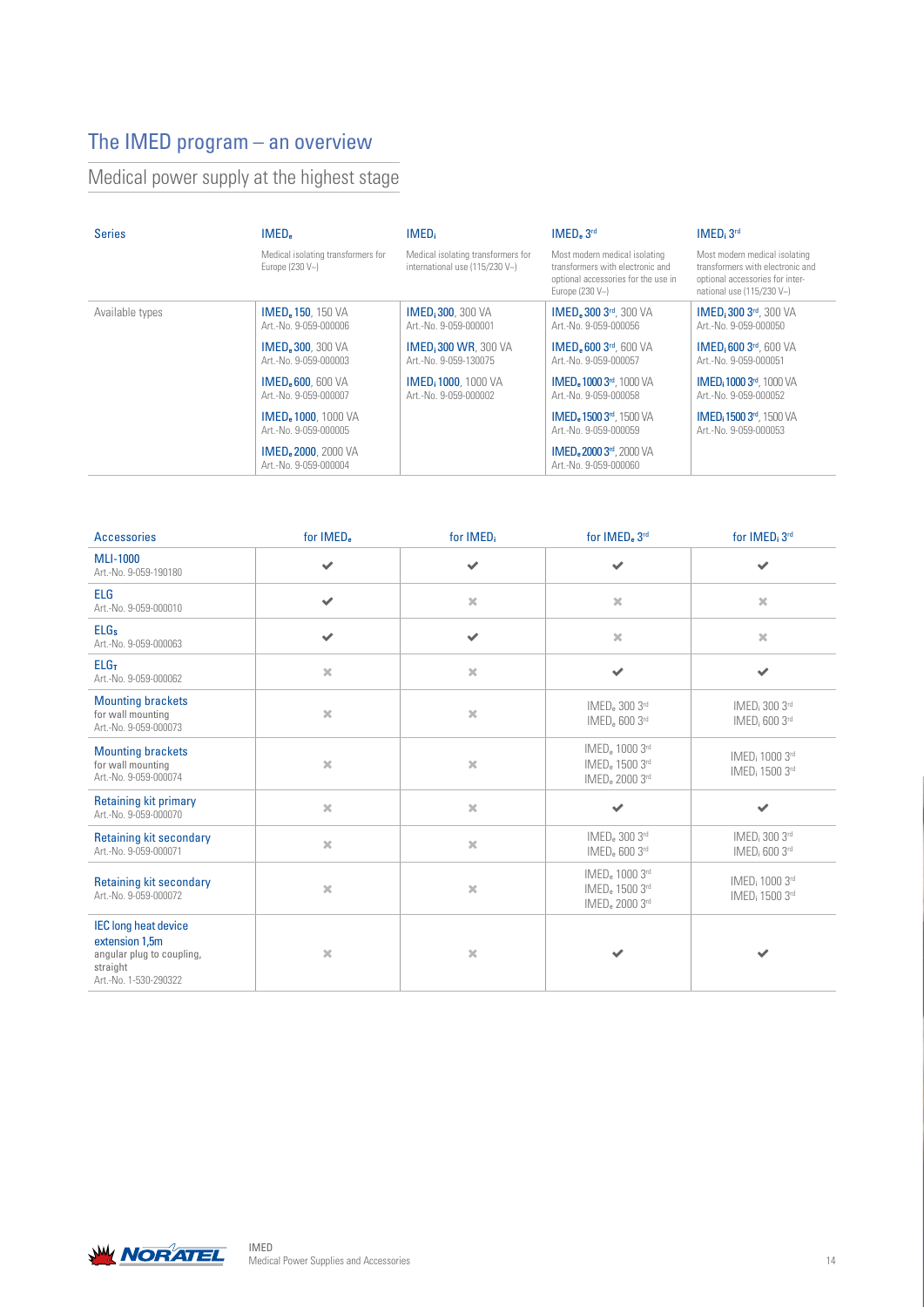## Term Definitions

#### Device Leakage Current

Measuring method of the device leakage current as indicated in the technical data of the medical isolating transformers.

For measuring this, no load is connected to the output of the isolating transformer.



## Output Leakage-Current

Measuring method of the output leakage current (secondary) as indicated in the technical data of medical isolating transformers.

The higher one of both measuring values is shown. For measuring this, no load is connected to the output of the isolating transformer.